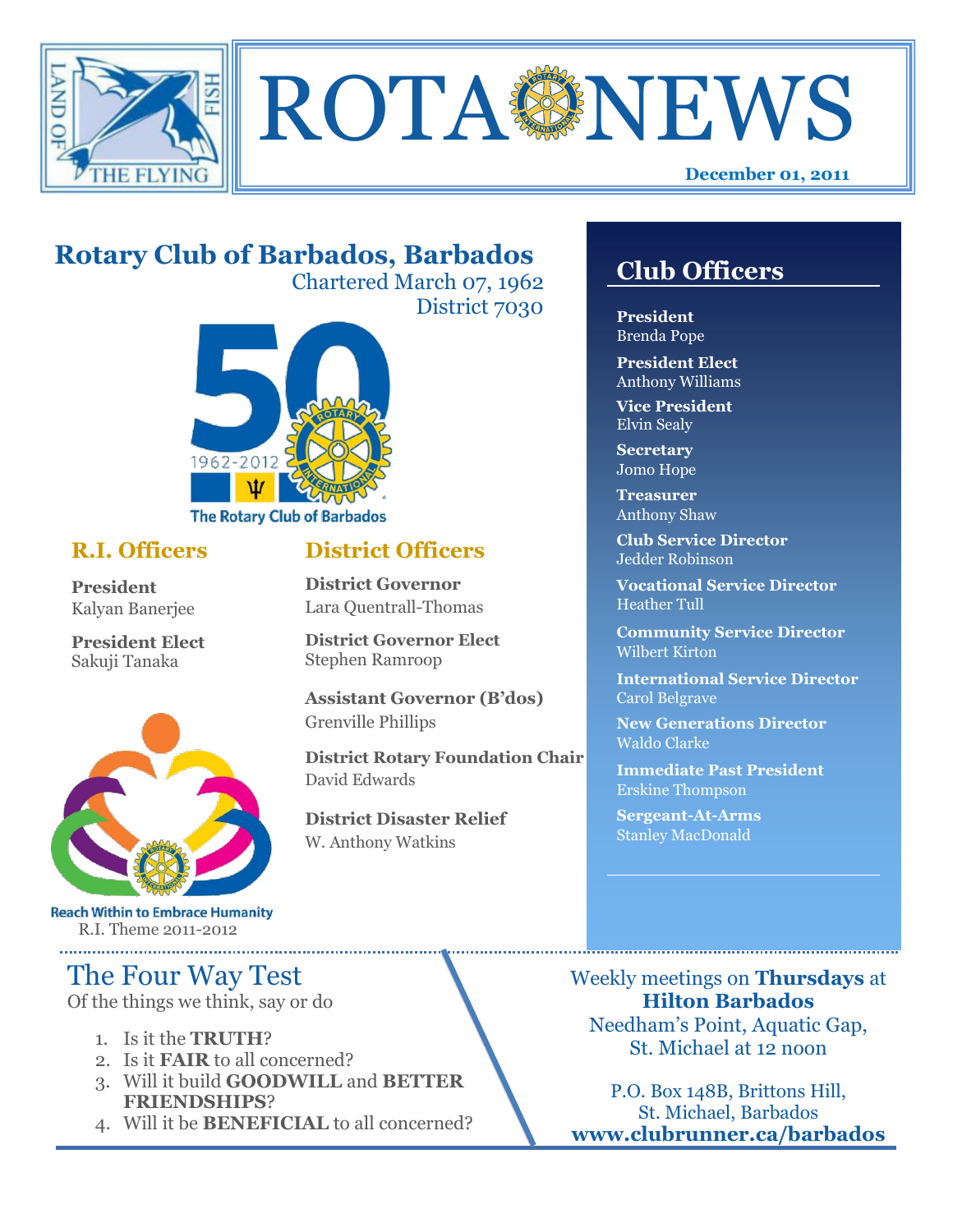## **Rotary Club Dinner Meeting**



Special thanks to Rotarians from all three clubs who attended the Dinner Meeting held last Tuesday evening at the Hilton Barbados to commemorate DG Lara's three day visit to Barbados.







*PP Erskine receiving a certificate of recognition from the Rotary Foundation for club's support 2010/2011.*

#### **Senior Citizens' Christmas Party 2011**

Fellow Rotarians,

As you are aware, our club will be hosting the annual Senior Citizens' Christmas Party at Government House, this Sunday, December  $4<sup>th</sup>$ , 2011 at 3:00 p.m.

Please be reminded of your donations of sandwiches and drinks for this event.

Suggested dress is Lounge Suit**. Arrival time for Rotarians is 2:30 p.m.** so that we may assist with the greeting and seating of our guests.

Your assistance would also be appreciated for the set-up and breakdown for the party. **Set up time is 8:30 a.m. on Sunday,** and the reconfiguring process begins by 5:30 p.m., as soon as our guests depart Government House.

We are asking for **4 volunteers** who are attending the event to assist with the **transportation of 12 seniors and their caregivers (3 persons per Rotarian) from the Almair Home on 4th Avenue Belleville, at 2:45 p.m., on Sunday, and their return**  following the conclusion of the party.

Should there be any queries please contact Rotarian Donna at 230-0800 or via email at dmk@caribsurf.com.

#### **Reminder**

#### **Carols by Candlelight**

Please note that tickets for **Carols by Candlelight** have been distributed. Rotarians are asked to make every effort to actively sell those allocated to them, and to encourage people to attend.

#### **Meeting Details**

At the joint Dinner Meeting held on Tuesday, 22nd November, 2011.

Sgt-at-Arms: **Stanley McDonald (RCOB) Freddy Mansour (RCW) Edmund Bradshaw (RCS)** 

- Fines \$1,250.00 (from all three clubs)
- Attendance 54%
- Raffles No Raffle was done.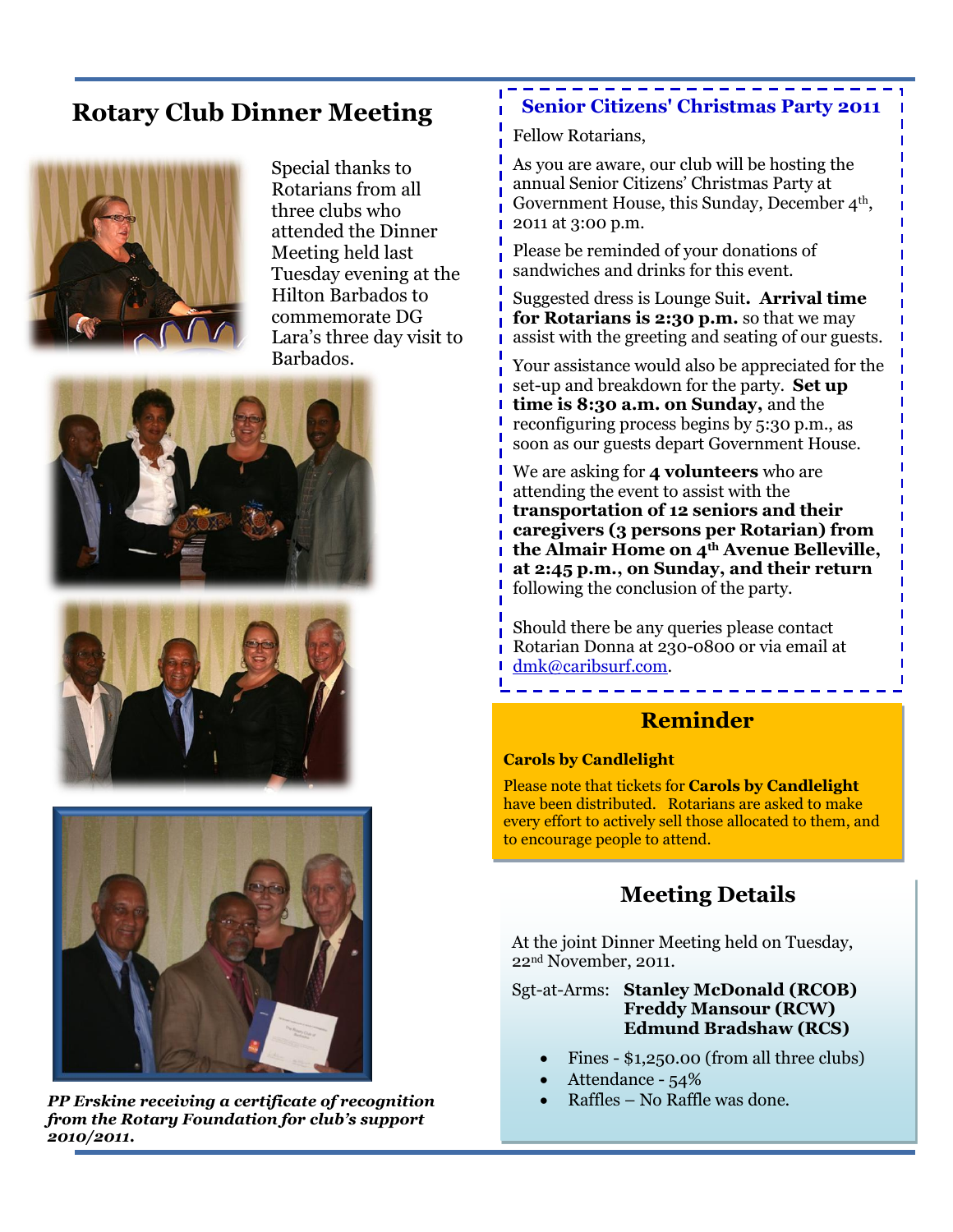## *DG LARA TOURS BOVIEW HOUSE*



## *December – Family month*

This month, Rotary celebrates something near and dear to us all: Family. It is not just the "Rotary Family," or even our own family that is the single focus this month, but a blend of the two. The concept is that family is at the core of the success of Rotary and that the Rotary family includes fellow club members, their spouses and children as well as each and every person who is involved in the work and programs of Rotary worldwide.

President Kalyan Banerjee says it best in his December message to all Rotarians: "… *the family is where everything begins. It is where life begins, it is where our day begins, and it is where our Rotary service must begin. Because it is the family, and not the individual, that is the building block of the community – and of Rotary. It is one of my great priorities to encourage the involvement of families in Rotary service. I feel incredibly strongly that Rotary should never, ever come between the Rotarian and the family. Rotary service should be something that brings the family closer together."*

This month, as always, we are each encouraged to involve our own families in the wide array of Rotary activities and programs. Invite family members to attend a club meeting or to assist at a fundraiser or community service project. Not only will we be spending more time with our families in doing so, but our families will learn more about Rotary and perhaps one day become members themselves. As President Banerjee says, *"The more that families are involved in Rotary, the more Rotary will thrive – today and tomorrow."*